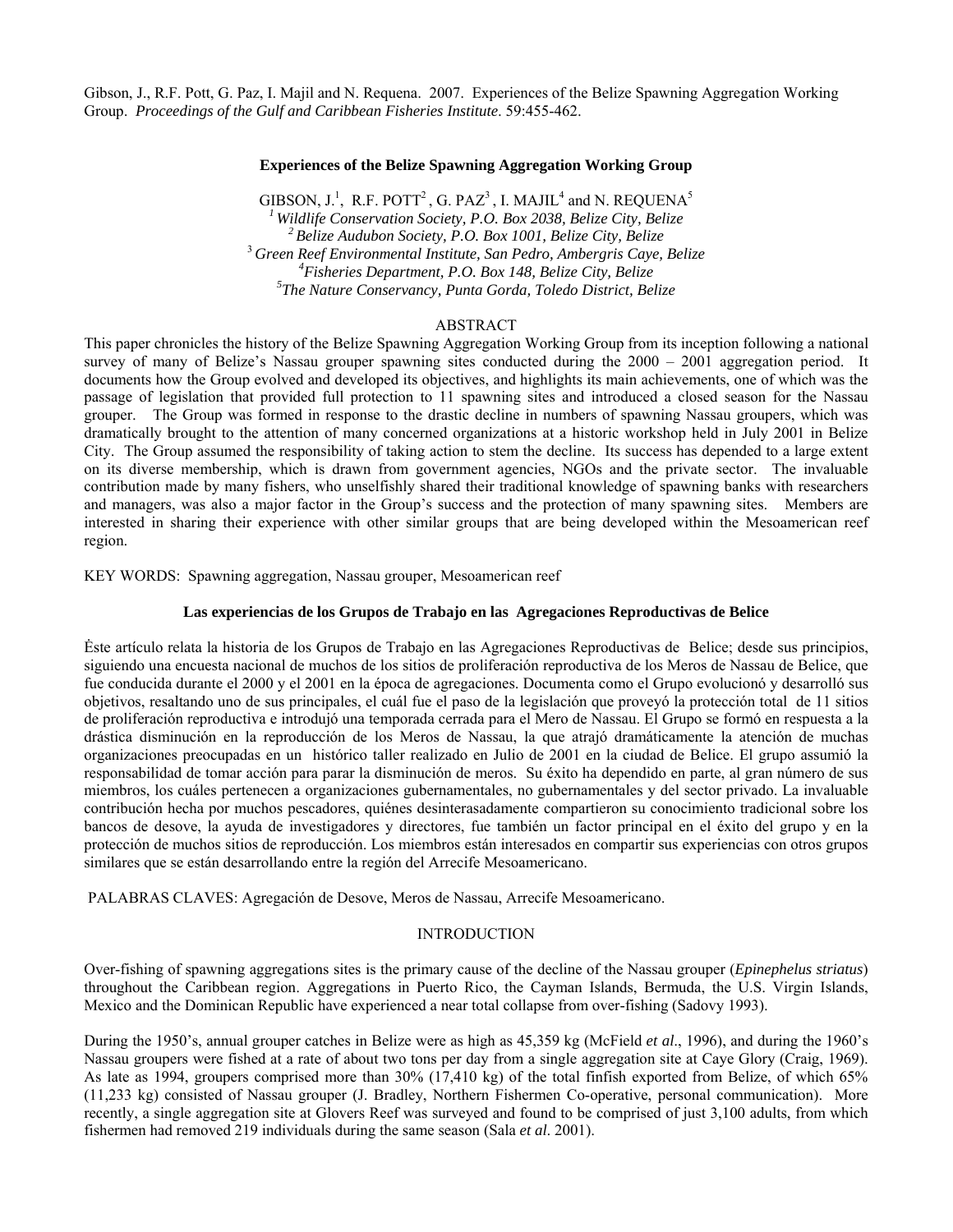The declining catch of the Nassau grouper led to the common belief that the species no longer aggregated at most of the historically known aggregation sites in Belize, and attempts to close the fishery were met with opposition. The few fishermen removing the remaining Nassau groupers from the sites argued that the aggregating population was not declining, but simply migrating to different sites from year to year. Recognizing the need for a national survey, a local conservation nongovernmental organization (NGO), Green Reef Environmental Institute, secured project funds to identify the status of Nassau grouper aggregation sites in Belize, and to develop economic alternatives, community education and outreach programs, and legislation and an advocacy campaign.

#### NATIONAL SPAWNING AGGREGATION SURVEYS

In January of 2001 Green Reef, in collaboration with the Belize Fisheries Department and several local and international NGOs, conducted the first national survey of spawning aggregation sites in Belize. The survey teams assessed nine sites simultaneously for ten days during the grouper spawning moon that month. Several national NGOs (Green Reef, Toledo Institute for Development and Environment, and Belize Audubon Society), the Belize Fisheries Department (Bacalar Chico Marine Reserve and Hol Chan Marine Reserve), and four international groups (Scripps Institute of Oceanography, the Wildlife Conservation Society, University of York, and The Nature Conservancy) participated in the national survey. The survey focused on Nassau grouper aggregations, and entailed collection of maximum counts, catch and effort, life history and environmental data at nine of thirteen historically recognized aggregation sites.

The survey established that: only two sites remained functionally intact, with aggregations of more than 2,000 individuals; two sites had aggregations of less than 500 individuals and were classified as critically threatened by extinction; five sites had less than 50 individuals and were classified as functionally extinct; and of the nine Nassau grouper aggregation sites monitored, only four were in use by fishers and all four sites were being fished without restriction (Paz and Grimshaw 2001).

The survey was repeated in 2002 to address fishermen's claims that Nassau grouper stocks were not declining, but rather their occurrence at aggregation sites was capricious and varied from year to year. The second survey produced essentially the same findings as the 2001 survey, and thereby helped to demonstrate to fishers the critical need for conserving Belize's Nassau grouper stocks (Heyman and Requena 2002).

Green Reef, in collaboration with the Belize Fisheries Department, organized a national workshop entitled 'Working Towards Sustainable Management of Nassau Groupers in Belize' held in Belize City in July 2001. The purpose of this workshop was to bring together local and international experts, fishermen, fisheries managers, policy makers, tour operators and other concerned parties to develop consensus on a national Nassau grouper recovery plan and propose new conservation legislation for the improved management of the Nassau grouper fishery in Belize. At this workshop, historical and recent studies on Nassau grouper spawning aggregations were presented as well as policies, legislation and management options for the fisheries. There was general consensus for the urgent need to develop sound and sustainable management measures for the management of the spawning aggregations, particularly the Nassau grouper, which the recent studies confirmed to be in a threatened state. Additionally, in realizing that any effective management was going to need support from resource users, a consensus was reached by all that further time and consideration were needed in order to fully and equally explore all available options for management and economic alternatives for the traditional resources users of the fishery. At the concluding session of the workshop, the participants established a multi-sectorial Spawning Aggregation Working Group with representation from Green Reef, the Belize Fisheries Department, Toledo Institute for Development and Environment (TIDE), Coastal Zone Management Authority and Institute (CZMAI), National, Caribeña, Northern, and Placencia fishing co-operatives, The Nature Conservancy (TNC), independent fishermen from the village of Hopkins, Belize Tourism Board, and the Belize Tourism Industry Association. The purpose of the Spawning Aggregation Working Group was to formulate and make recommendations to the Minister of Agriculture, Fisheries and Cooperatives, through the Fisheries Department and the Fisheries Advisory Board, for the management of spawning aggregations in the waters of Belize, initially focusing on the Nassau grouper. Terms of Reference and a Time Frame for Action were proposed and accepted for the Spawning Aggregation Working Group in the expectation that clearly identifying the objectives would expedite the process. It was apparent to both conservationists and fishermen that it would be necessary to publicize a clear decision on the status of management of the Nassau grouper before the next spawning moons of December 2001and January 2002. The Terms of Reference of the working group were to: provide recommendations for management of spawning aggregations; determine the economic impact of the recommendations; explore economic alternatives to fishing Nassau grouper aggregations; establish a monitoring program for spawning aggregations; prioritize future research objectives; and explore co-management options. The first meeting of the working group was held on August 27, 2001 where various management options were discussed including seasonal closures, size limits, reserve status and annual closures. It was finally agreed that total closure of spawning aggregation sites was the best management option because it would protect a variety of commercially important species using the same sites and would make enforcement more manageable. The Fisheries Department agreed to conduct an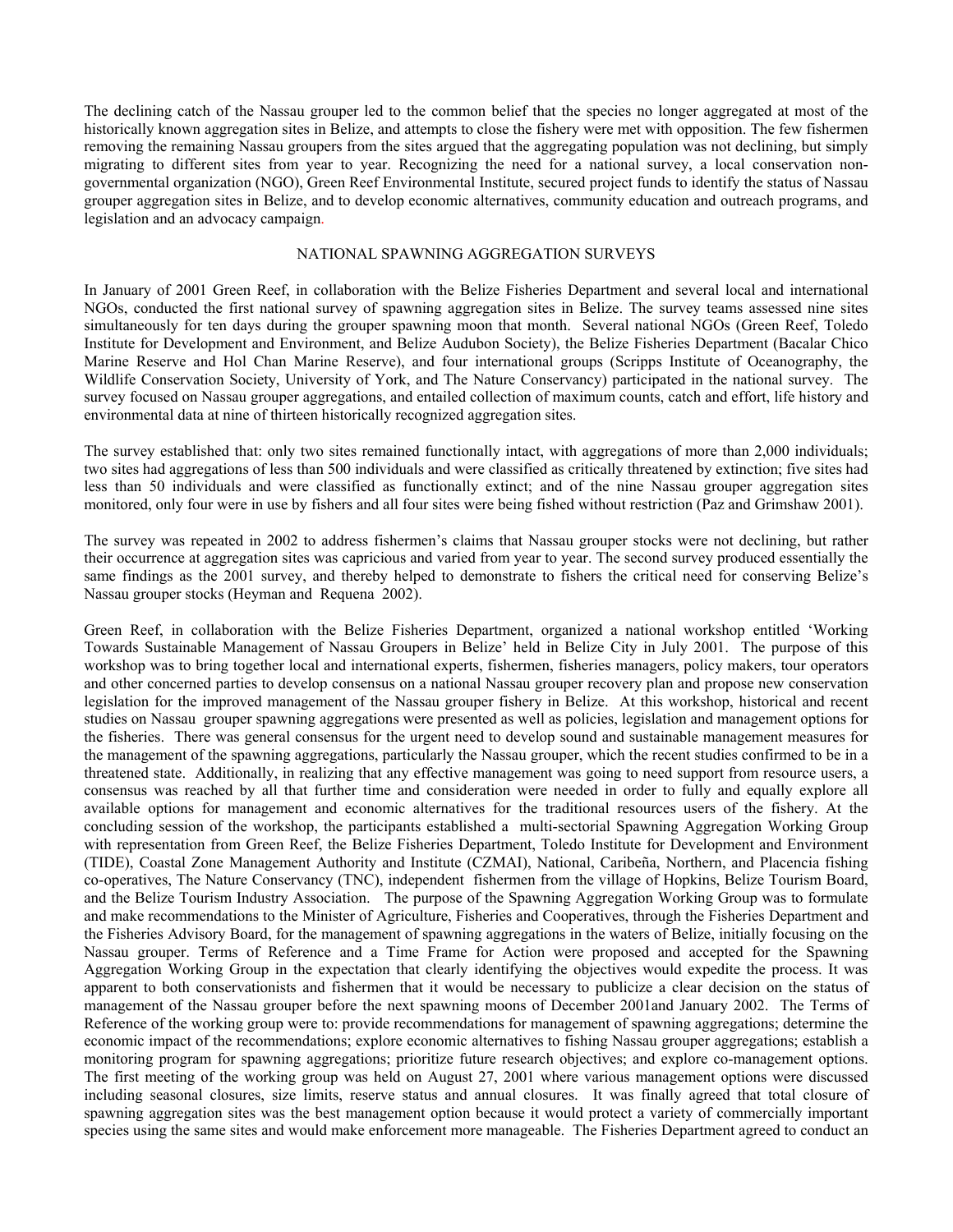economic survey of the affected fishermen. The group met two more times in September 12 and September 24, 2001 to discuss economic alternatives, the monitoring program, future research objectives, and co-management options. In December 2001, the working group organized a workshop in Belize City during which a special panel presented the findings and recommendations of the group to the public. The recommendations of the working group were: total closure to all activities of an area between 3 to 4 square miles for each known spawning site; in cases where the area was already part of an established protected area, the area was to be zoned as either a wilderness zone or conservation 1 zone; research monitoring should focus on the recovery of the spawning stocks, assessment of the impact of whale sharks on the spawning aggregations, and monitoring of the economic impact of the management measures; research priority options should include documenting of all the species that spawn in all the areas, and the carrying capacity of human activities for all the areas; co-management partners should include the Belize Fishermen Cooperative Association (BFCA), the fishing cooperatives, community-based organizations and other NGOs currently working in the coastal areas; there should be limited access in the conservation 1 zones of existing marine protected areas and no access, except for research, in all the other areas that are recommended for closure; and the Fisheries Department should be involved in all the research and monitoring. Unfortunately, these recommendations were not fully endorsed by the fishermen present, as it did not address their requirement of monetary compensation.

In December 2001 Green Reef in collaboration with TNC and TIDE conducted a SCUBA diving certification course and sport-fishing training courses for spawning aggregation fishers of Hopkins village. Green Reef was also involved in the deployment of a Fish Aggregation Device (FAD), as an alternative livelihood option for fishers that targeted the spawning aggregations in an effort to steer them from exploiting the grouper spawning aggregation sites.

Thus a national initiative to conserve Belize's Nassau groupers emerged from a project that was originally conceived by Green Reef to conduct a national survey of known and reputed Nassau grouper spawning aggregation sites. Execution of the survey required the coordination and support of a wide range of conservation NGOs that supplied the voluntary dive teams, and ultimately united all project participants to form the nucleus of the movement. Belize's collective body of marine conservation NGOs contributed a significant investment, in terms of human and financial resources, in pursuit of legislation to protect the Nassau grouper.

## PROTECTION OF THE SPAWNING AGGREGATION SITES

# *Formation of Coalition of NGOs*

Following the workshop convened by Green Reef in July 2001, the Working Group's workshop held in December 2001, the submission of the related reports of the results of the national surveys (Paz and Grimshaw 2001) to the relevant authorities along with the reports submitted by Dr. Enric Sala of the Scripps Institution of Oceanography (Sala *et al*. 2001; Sala 2002), all calling for urgent protection of the Nassau grouper spawning sites, no action towards protection was forthcoming.

During this period, TNC had also been advocating for the protection of the sites, and their officials had consulted with fishermen, the fisheries authorities and the Minister of Agriculture, Fisheries and Co-operatives. The consultations included a spawning aggregation monitoring workshops held on Half Moon Caye, Lighthouse Reef in March and April 2002 as well as meetings held in Belize City, during which TNC emphasized the importance of spawning aggregations and the urgent need for their management and conservation. In addition, TNC had played a lead role in developing the monitoring protocol for spawning aggregations (Heyman *et al.* 2004) and gaining support for and input to the protocol from the various organizations involved in monitoring in Belize and the region. In August of 2002, TNC published a report on the status of multi-species spawning aggregations in Belize (Heyman and Requena 2002), which further documented the plight of the Nassau grouper spawning sites and highlighted the importance of these areas for many other aggregating reef fish species.

In August 2002 the Wildlife Conservation Society (WCS) decided to organize a group of NGOs that would jointly work towards gaining some protection for these vulnerable sites. The science underpinning the move for protection had been well documented by Sala *et al.* (2002) and by the national surveys spearheaded by Green Reef and carried out by many contributing organizations (Paz and Grimshaw 2001).

Furthermore, during a courtesy visit to WCS' research station on Glover's Reef in late August 2002, the Minister met informally with representatives of TNC, CZMAI, Green Reef and WCS and discussed the need to provide protection for the Nassau grouper and its spawning aggregation sites. At this meeting the Minister agreed in principle that protective legislation was required.

On the 5<sup>th</sup> September 2002, WCS led a meeting of international and national NGOs at which it was agreed that a campaign would be launched to garner support from the fishermen, fishing co-operatives, and the government management authorities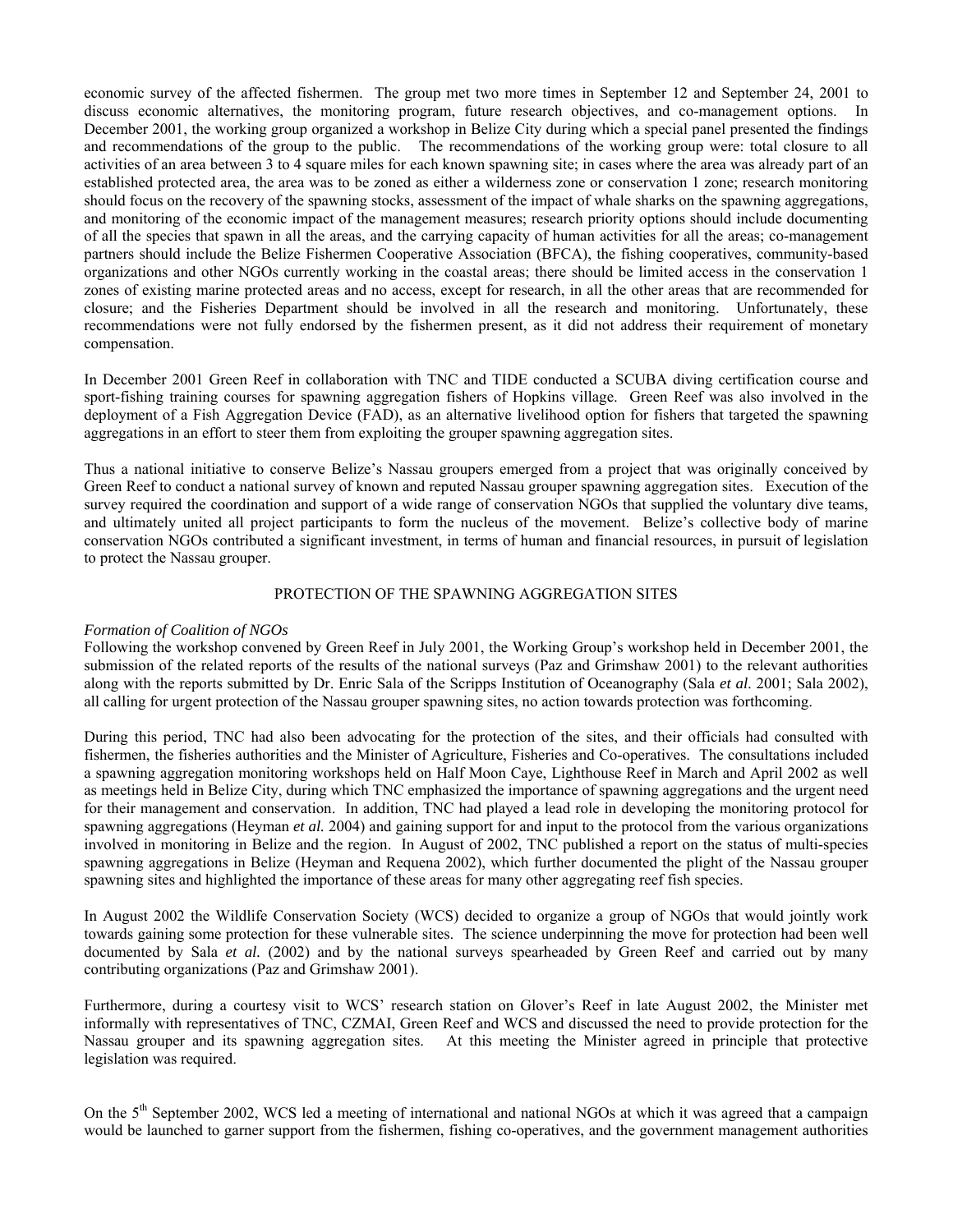to legally protect the known Nassau grouper spawning aggregation sites. Submissions offering options for action were received from Green Reef, Belize Audubon Society, WCS and TNC and discussed at this meeting. As a result of these discussions, the participating organizations agreed to prepare a joint submission to the Minister of Agriculture, Fisheries and Co-operatives. The submission, which went through several drafts, was finalized and signed by the representatives of the *ad hoc* coalition of NGOs, comprised of Belize Audubon Society, Friends of Nature, Green Reef, TIDE, TNC, WCS, and World Wildlife Fund. The submission, entitled 'Recommendations to Hon. Dan Silva concerning Urgently Needed Protection for Nassau Grouper', included details on the status of the stocks, the effects of fishing, the need for species and spawning site protection, the economic justification, and possible alternative livelihoods for the fishermen that would be affected by the protection of the sites. It also included a list of the sites that were recommended for closure to fishing; two of these sites were located within existing fully-protected marine protected areas. The submission was officially presented to the Minister on the 24<sup>th</sup> September 2002 by a delegation formed by Green Reef, TNC, WCS and the Chief Executive Officer of the Coastal Zone Management Authority. At this meeting the Minister stressed the need for fishermen to support the closure of the spawning sites. At the request of the Minister, copies of the submission were also distributed to members of the Fisheries Advisory Board that is composed of representatives from the fishing industry, Fisheries Department, Ministry of National Development, tourism and general private sector, and conservation NGOs, which advises the Minister on fisheries policy.

## *Garnering Support from Fishermen*

The NGO coalition then embarked on a publicity campaign focused on gaining support from the fishing community for the year-round closure of the spawning sites and a four-month closed season for the Nassau grouper. Members of the coalition recognized that much of their knowledge of the aggregation sites was gained from the invaluable information that fishermen had supplied. During September and October 2002 the coalition, along with representatives from the Fisheries Department, met with the management committee members of the Belize Fishermen Co-operative Association and the Northern Fishermen Co-operative Society. At each of these consultations the coalition members showed a video on the Nassau grouper that had been produced by Green Reef, and then discussed the recommendations for the protection of the species and the spawning aggregation sites. Participants at all meetings were supportive of the need for protection. To ensure that fishermen who traditionally exploited the aggregation sites did not completely lose access to this resource, however, the fishing industry officials requested that a couple of the sites remain open to fishing. The coalition group also pledged to involve fishermen as much as possible in monitoring the recovery of the sites. Several of the organizations leading the monitoring teams ensured that at least two local fishermen were included in each field expedition. This allowed for greater interaction with the fishermen, many of whom had unselfishly shared their knowledge of the aggregation sites, and led to greater participation and buy-in for the protection of the sites by the fishing community.

The outreach program also involved broadcasting the Nassau grouper video on the two national television stations and several local stations. In addition, copies were made and distributed to several key organizations so that the video could be shown to their members and other interest groups. The coalition facilitated the media coverage of the special Fisheries Advisory Board meeting held to discuss the submission and recommendations that had been presented to the Minister of Fisheries. An interview with the Fisheries Administrator and the Chairman of the Board featured as an item on the television news. Several Board members supported the coalition's recommendations.

The seven members of the coalition prepared a colourful flyer and shared the costs of printing several hundred copies that were then widely distributed, particularly to fishermen. The flyer, entitled 'Urgent Actions Needed to Save Belize's Nassau Grouper Fishery' outlined in straightforward language the effects of fishing on the species, the proposed actions, the economics of the fishery, and the alternatives. Importantly, it also included a series of quotes from well-known spawning aggregation fishermen who described the large numbers of groupers caught at the banks from the 1940's to the 1980's compared to the sharp decline in numbers of fish that presently occur.

#### *Passing of Protective Legislation*

As discussions with the Minister had indicated his willingness to sign legislation that would protect many of the Nassau grouper spawning sites and also introduce a four-month closed season, in late October 2002 the coalition members, in consultation with the Fisheries Department, drafted the two Statutory Instruments that detailed the new regulations to that effect. In response to the request from the fishing community, two spawning aggregation sites were not included in the list of proposed protected areas; these were Maugre Caye on Turneffe Islands and Northern Two Caye on Lighthouse Reef.

At the 55th Gulf and Caribbean Fisheries Institute (GCFI) held on the  $11<sup>th</sup> - 15<sup>th</sup>$  November 2002 at Xel Ha, Mexico a special symposium was included on the conservation and management of reef fish spawning aggregations, which was led by Dr. Will Heyman and sponsored by TNC, Environmental Defense and the Society for the Conservation of Reef Fish Aggregations (Heyman 2004) It created an opportunity for much needed attention to be given to these aggregations, specifically within the Mesoamerican region. Capitalizing on this opportunity, TNC and others organized and facilitated the participation of several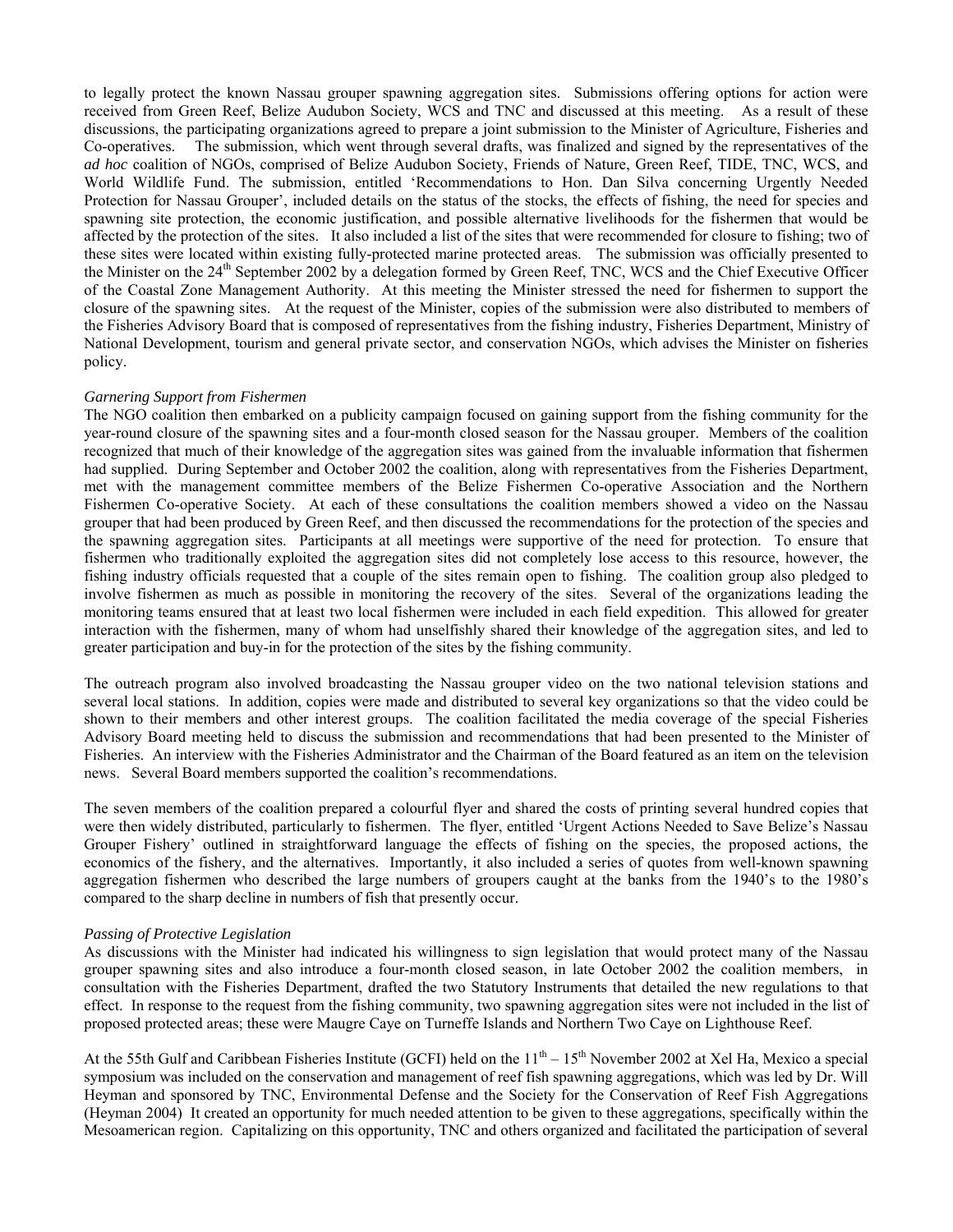local fishermen and MPA managers from across the region (Mexico, Belize, Guatemala and Honduras) in an effort to gain broad consensus on the need for action to protect spawning aggregations. At the end of the formal GCFI session, a plenary meeting was held that was open to all interested in managing spawning aggregation fisheries in the Gulf of Mexico and the Caribbean. The development of a standard protocol for the entire region to monitor spawning aggregations was discussed during this meeting. A policy statement for spawning aggregation site protection in the wider Caribbean was developed, presented and signed by the participants, declaring recognition of the decline in fish spawning aggregations, supporting the recommendations in the document, and urging timely action by all parties concerned to implement the recommendations in the manner most appropriate for each country. This was an important step for Belize considering that the Minister of Agriculture, Fisheries and Co-operatives attended the conference and spoke of the efforts in Belize to protect spawning aggregations by working closely with local fishermen. He made a public call to all other fisheries officials in the region to follow with similar efforts.

Immediately following the GCFI meeting held in Xel Ha, Mexico, the Minister attended a Fisherman's Festival in Punta Gorda, the southernmost town in Belize, on the 16th November 2002. This event was organized by one of the coalition members, the Toledo Institute of Development and Environment. In the presence of the Fisheries Administrator, many members of the coalition, and many supportive fishermen, the Minister officially signed the Statutory Instruments into law at this festive occasion, a historic day for marine conservation in Belize. The first Statutory Instrument (Government of Belize 2003a) declared 11 sites as Marine Reserves, and closed to fishing all year round. Those sites that were wholly or partially located in marine reserves, but not included in any seasonal closure or conservation zone, could be used by traditional fishermen recommended by the respective co-managers of the reserve and with Special License granted by the Fisheries Administrator. The second Statutory Instrument (Government of Belize 2003b) established a four-month closed season for Nassau grouper, extending from December to March. Fishermen using the Maugre Caye and Northern Two Cayes sites, however, would be allowed to fish during this period but only under Special License granted by the Fisheries Administrator, and all their catch had to be verified by a Fisheries Officer.

The NGO coalition's press release on the signing of the new legislation concluded: "…commend Minister Silva for taking this bold step, a leading example in the region, and indeed the world, in the protection of fish spawning sites, which is well recognized as a critical step in the promotion of sustainable coral reef fisheries management and in the development of an ecologically functional marine protected areas network". The landmark occasion was also publicized by the New York Times.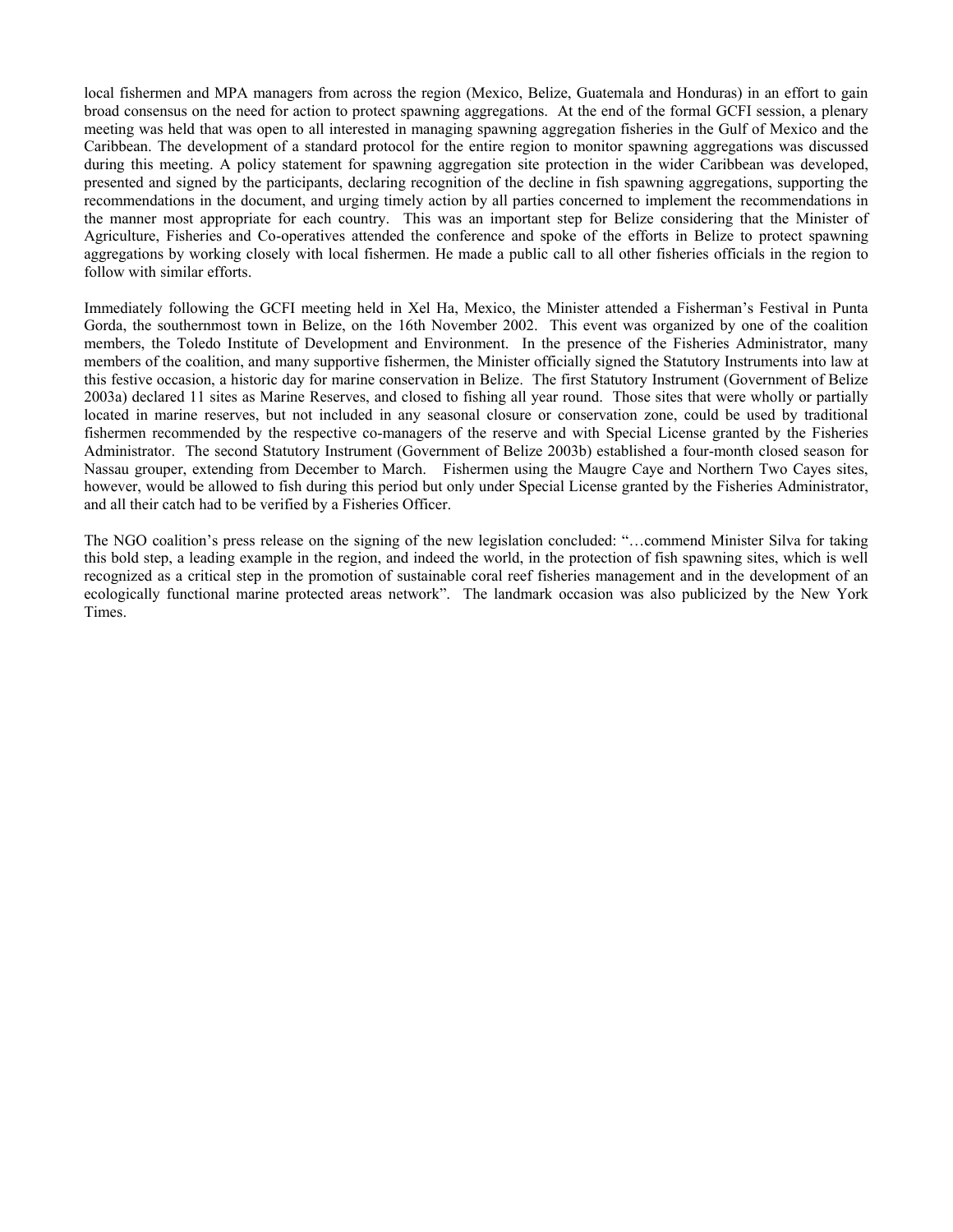

Fig. 1: Map showing location of the 13 protected spawning aggregation sites in Belize: 11 sites declared in 2002 as marine reserves specially for the protection of the spawning sites and two sites encompassed by fully-protected zones within previously-declared marine protected areas.

As the NGO coalition members were committed to the monitoring of the sites and documenting their recovery, their continued cooperation as a group led to the revitalization of the original National Spawning Aggregation Working Group that had been established in mid 2001. The Fisheries Department, Coastal Zone Management Authority and Institute, and other NGOs active in the monitoring of the sites joined the coalition members in re-forming the Working Group, which has been meeting regularly since the beginning of 2003. One of the first tasks of the Working Group was the development of an infomercial that was shown on national television informing fishermen and the general public of the new legislation.

# SPAWNING AGGREGATION WORKING GROUP

#### *Current Status and Achievements*

While the initial efforts of the Spawning Aggregation Working Group focused on drafting policy and lobbying for legislation to protect the endangered Nassau grouper, the Group recognized that it needed to consolidate these policy changes with consistent and continuous management. In view of this, the Group agreed on the following objectives to govern its activities for the period  $2003 - 2008$ :

- To manage, monitor and patrol spawning aggregation sites for the next five years, including monitoring the impact of use on sites
- To involve the stakeholders in monitoring, research, and patrolling of spawning aggregation sites
- To create, house and maintain a spawning aggregation database
- To analyze the data and provide recommendations for the conservation, protection and sustainable use of the sites
- To disseminate information for the education of all stakeholders
- To utilize the information to advocate for and build support for the management, conservation, protection and sustainable use of the spawning aggregation sites
- To support other initiatives that contribute to this general goal
- To promote alternatives for the traditional users of spawning aggregation sites.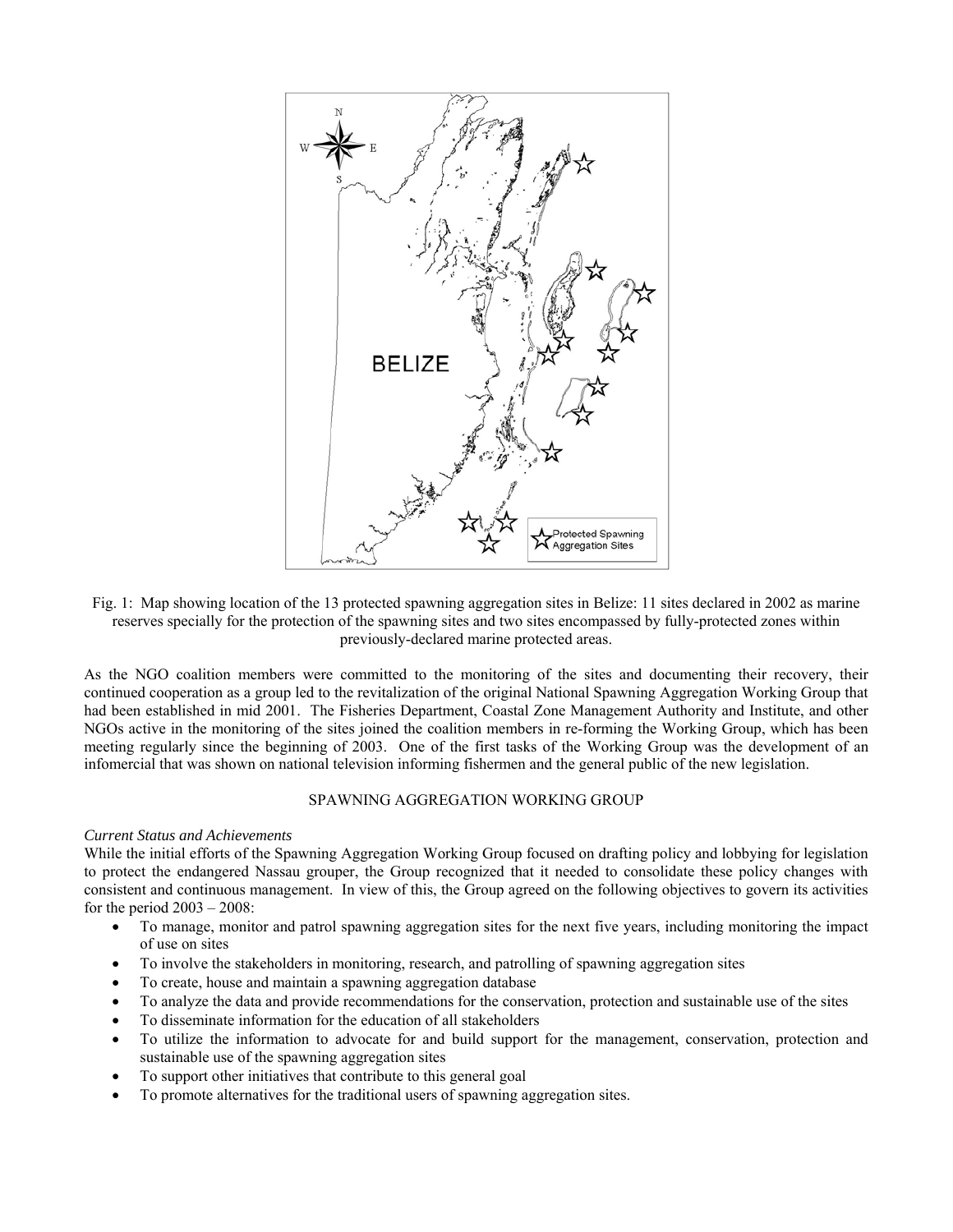An early priority for the Working Group was overcoming the challenge of monitoring the progress and recovery of the 13 protected spawning sites. As mentioned earlier, through a participatory approach and extensive consultation, stakeholders such as researchers, site managers and fishers assisted with the development of the Belize Spawning Aggregation Monitoring Protocol. This approach ensured that the protocol was pragmatic for local implementation and fostered greater ownership of the methodology. Initially, extensive training sessions for all field personnel were conducted, and the monitoring methodology is subsequently reinforced annually during refresher training courses organized by the Working Group. Coupled with this training, the Group has promoted dive safety by developing dive guidelines and emergency plans, and encouraging more advanced levels of dive and safety training for the monitoring team members. The Group also ensures that fishers continue to participate in management of the spawning sites and are directly employed for on-site monitoring. This promotes transparency and strengthens relations between marine protected area personnel and the fishing community, and also provides an alternative income for fishers.

Communication and information sharing among government agencies, site managers, research institutions and conservation NGOs remains crucial to conservation success of the spawning aggregations in Belize. An important tool in this regard is a database developed for the compilation and sharing of information gathered from the monitoring of the sites. This database standardizes data entry and systematizes the collection of information, ensuring quality in data collection by the Group. Currently, the Working Group is improving the database to a web-based design, which will enhance accessibility and facilitate the delivery of useful information for site managers. The database is also intended to facilitate further research. Furthermore, in relation to intellectual property rights, a data sharing agreement, developed and signed by members, ensures that the contribution of each member involved in data collection is recognized and respected.

Communication and decision making by the Working Group is also facilitated by bimonthly meetings, which have been a major contributor to the cohesion and commitment of the members.

Ensuring that the wider community remains involved and aware of management efforts is accomplished by keeping stakeholders informed of management progress and by maintaining awareness of the regulations that protect the spawning sites. This is achieved through biannual information circulars, posters, community presentations, and a radio and television campaign coordinated annually with particular focus on the Nassau grouper. The Group has assumed the responsibility of reporting to fishermen on the results of the monitoring program. To date, only two sites have demonstrated a sustained or slight increase in numbers of aggregating groupers. Fluctuations in natural systems, however, are normal and many more years of data will be required before any real trends can be detected. Through consistent sharing of information the Group has been able to maintain local support for the 13 protected sites in Belize.

#### Table 1: Chronology of Events

| January 2001     | First national survey of Nassau grouper spawning aggregation sites        |
|------------------|---------------------------------------------------------------------------|
| <b>July 2001</b> | National workshop held in Belize City to present survey results           |
|                  | Formation of original Spawning Aggregation Working Group                  |
| December 2001    | Workshop held by Working Group to present recommendations to public       |
| January 2002     | Second national survey of Nassau grouper spawning aggregation sites       |
| September 2002   | NGO Coalition formed                                                      |
|                  | Meeting held with Minister of Agriculture, Fisheries and Co-operatives    |
|                  | Public awareness campaign launched                                        |
| October 2002     | Public awareness campaign continued                                       |
|                  | Fisheries Advisory Board special meeting held                             |
| November 2002    | Spawning aggregation symposium held at GCFI meeting in Mexico             |
|                  | Minister makes public call for protection of spawning sites in the region |
|                  | Belize at the Fisherman Festival in Punta Gorda                           |
| January 2003     | Spawning aggregation working group re-established                         |
|                  | Working group initiates monitoring of the protected sites                 |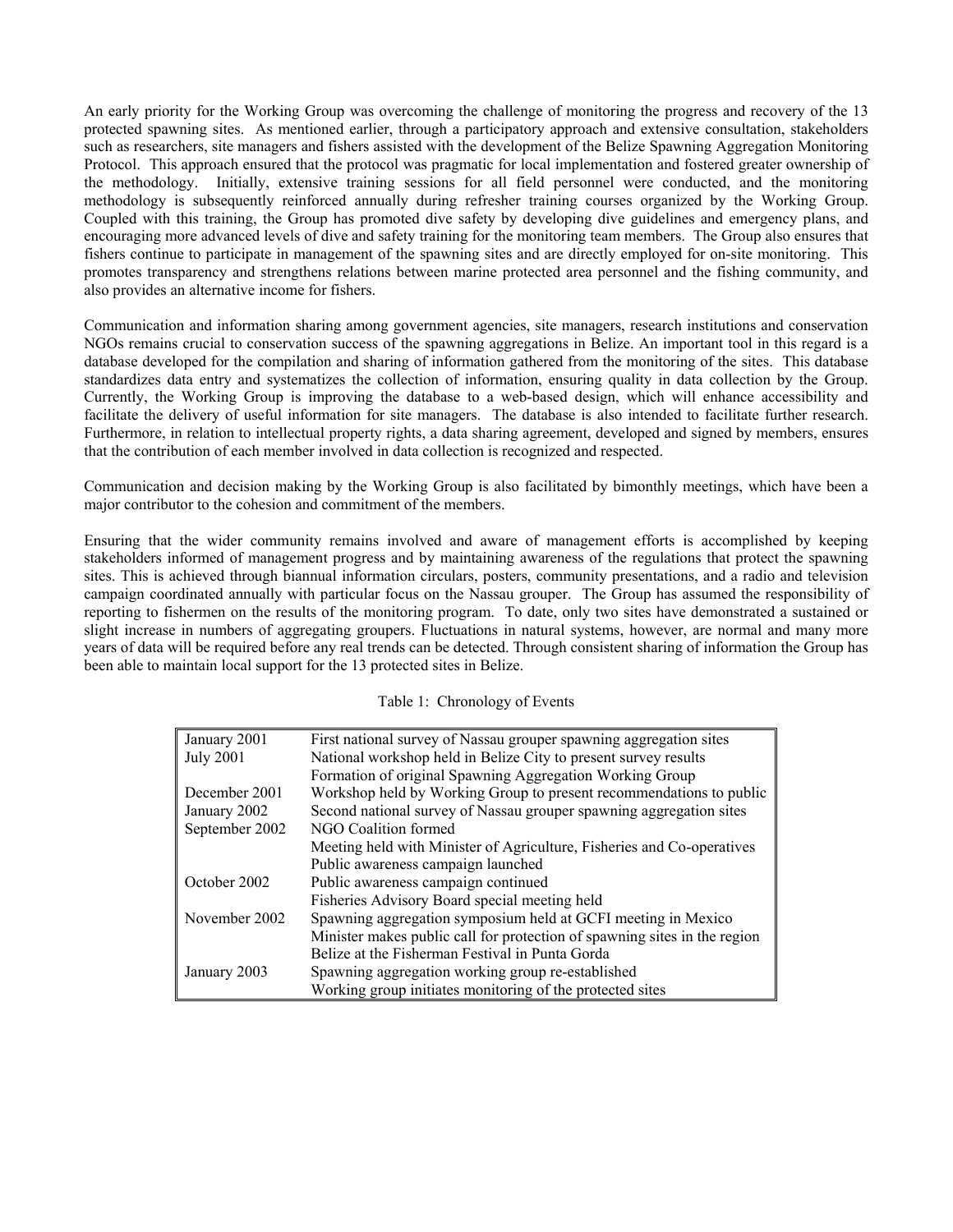### *Future Plans*

In keeping with its work plan, the Working Group intends to develop a web site, finalize its web-based database, and share its experiences with others in the region who are interested in establishing similar spawning aggregation working groups. Members recently met with a Mexican counterpart to discuss the history of the Group and how it has evolved over the past five years. The Group hopes to continue such meetings with regional counterparts in the future.

The Group also intends to strengthen its representation of fishermen. When it was first established, the Working Group had members from the major fishing co-operatives as well as several independent fishermen who had formerly fished the spawning sites. The current membership, however, has only one fishing industry representative and the Group recognizes that this shortcoming must be addressed.

Other aspects of development for the future include more in-depth analysis of the monitoring data and further research in relation to fisheries catch data and recruitment of Nassau grouper, and the impacts of dive tourism on the aggregations.

#### **CONCLUSION**

Many factors have contributed to the success of the Belize Spawning Aggregation Working Group. The collaboration which characterized the original surveys of the spawning aggregation sites in 2001 and 2002 helped ensure that many organizations and fishermen were involved at the outset of the initiative. Belize being a small country also helped to facilitate the required close communication and personal contacts.

The NGO coalition reflected this spirit of collaboration and working as a group, as opposed to unilateral action and working individually, supporting the adage that there is 'greater strength (and thus greater chance of success) in numbers'. The coalition was also able to maintain the momentum of progress by acting in a timely fashion, seizing all opportunities, and using the media effectively; this led to the successful passing of protective legislation within only three months of starting its advocacy campaign.

The timing of the participation of the Minister and several Belizean fishermen at the GCFI meeting at Xel Ha was also critical in advancing the conservation initiative. They gained a regional perspective of the important leadership role that Belize could adopt, and this likely confirmed their respective decisions to pass and support the necessary protective legislation. .

The Working Group has continued to meet on a regular basis by maintaining its strong sense of purpose and responsibility to monitor the status, and hopefully the recovery, of the sites and report the results to fishermen and the wider Belizean public. The Group continues to share information, resources, and collectively advocate for increased protection of the spawning aggregation sites of Belize.

# ACKNOWLEDGEMENTS

We thank the members of the Belize Spawning Aggregation Working Group, the monitoring teams, and particularly the fishermen who have shared their knowledge with the Group and supported the protection of the spawning sites. We also thank the members of the Belize Fishermen Cooperative Association and Northern Fishermen Cooperative.

We extend our thanks to Sergio Hoare of the Wildlife Conservation Society for preparing the map depicting the location of the protected spawning sites.

We are also very grateful to the many donors, including the GEF/Small Grants Programme, Oak Foundation, Summit Foundation, Mesoamerican Barrier Reef System Project, Protected Areas Conservation Trust, USAID, National Fish and Wildlife Foundation, Scripps Institute of Oceanography, and Peace Corps, who have supported the spawning aggregationrelated research, monitoring, training, public awareness and administrative activities of the Working Group and its members.

#### LITERATURE CITED

Craig, A. K. 1969. The grouper fishery of Cay Glory, British Honduras. Annals of the Association of American Geographers **59**(2):252-263.

Government of Belize. 2003a. Statutory Instrument No. 161 of 2003. Fisheries (Spawning Aggregation Site Reserves) Order, 2003. 8 pp.

Government of Belize. 2003b. Statutory Instrument No. 162 of 2003. Fisheries (Nassau Grouper Protection) Order, 2003. 3